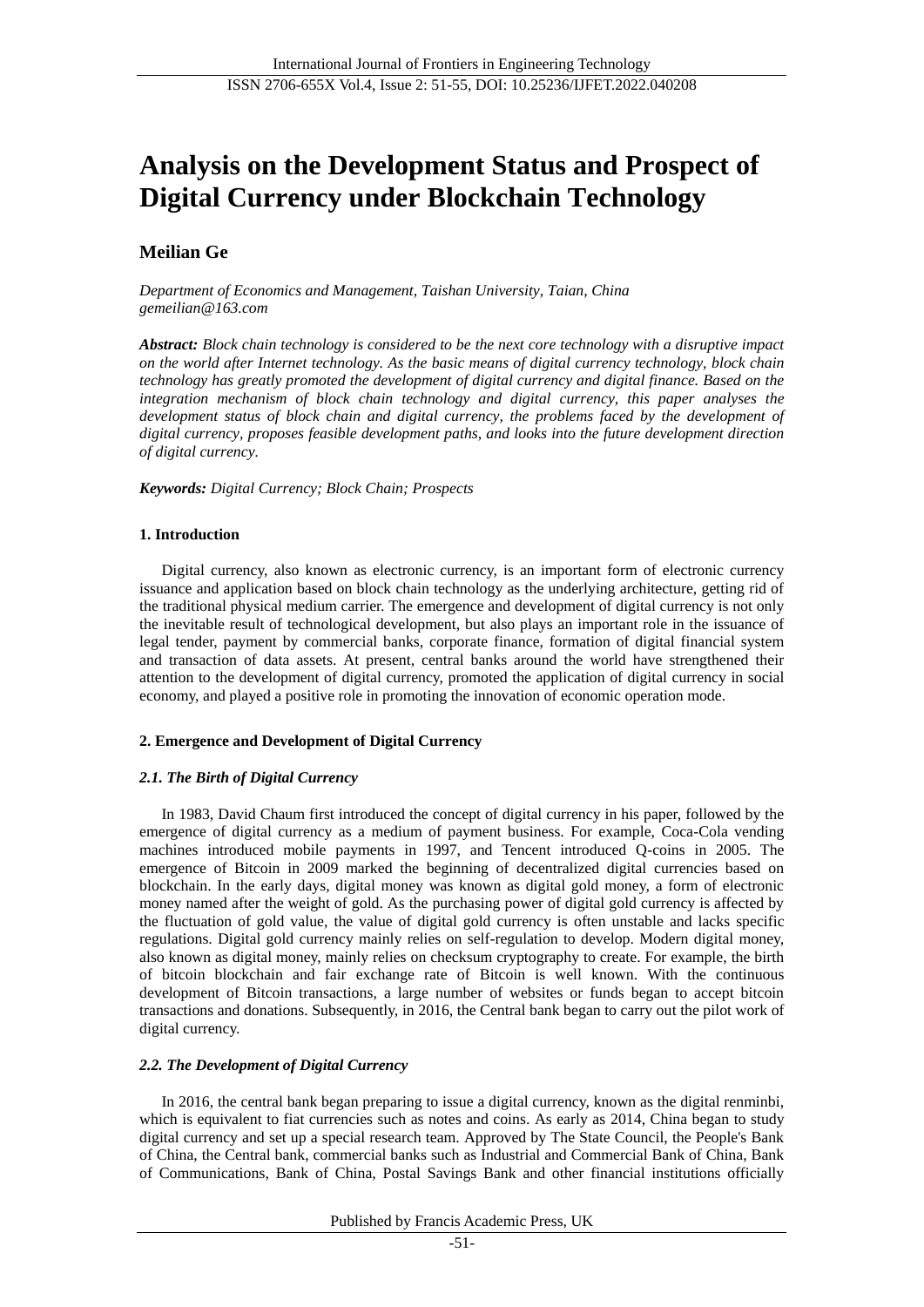started the RESEARCH and development of DECP in 2017. In 2018, the Digital bill platform of Shanghai Clearing Exchange was launched and started trial operation. In 2019, the CENTRAL bank repeatedly pointed out the need to accelerate the development and application of legal digital currency.

Digital currency has many advantages and is conducive to promoting China's economic development. Firstly, digital currency can greatly save the circulation cost and printing cost of paper currency. In addition, digital currency can also improve the efficiency of transactions. In People's Daily economic activities, every amount of money spent will have corresponding bills in the corresponding account. Digital currency greatly simplifies the transparency and convenience of transactions. Finally, with the central bank as the issuing body, the issue of digital currency is controlled by national policies, which can also protect the security of digital currency and the stability of economic transactions. As a unique product of the digital era, the digital currency DECP issued by the Central bank with the application of block chain technology fits in with the financial technology advocated nowadays. In the future, the intelligent ecology of payment industry chain mainly relies on three levels of account end, merchant end and clearing end, which will flourish.

#### *2.3. Promotion Stage of Digital Currency*

Since 2020, the promotion of digital currency has been very frequent. In April 2000, digital currency was first piloted in the salaries of civil servants in Suzhou. Didi Chuxing reached a strategic consensus with the Digital Currency Research Institute of the People's Bank of China, and the news that Didi Chuxing would pilot digital currency in multiple scenarios came one after another, accelerating the process of the comprehensive promotion of digital currency in China. As an important link in the development of fintech, digital currency is integrated into daily life in an all-round way, such as clothing, food, housing and transportation. The Central Bank is trying to plan to promote and test DECP on Meituan operating platform. DECP has taken another important step from closed test to large-scale promotion. In addition, bytedance, Bilibili and other companies are also actively participating in the construction of diversified scenarios of DECP application. In October 2020, Luohu District of Shenzhen city distributed digital red envelopes of 10 million YUAN to the general public, and the full promotion and commercial use of digital currency from closed-loop internal test to the first public test marked digital currency will be soon.3. The integration mechanism of blockchain technology and digital currency.

# **3. The Integration Mechanism of Blockchain Technology and Digital Currency**

# *3.1. The Relationship between Block Chain and Digital Currency*

Based on unique encryption technology, block chain provides a relatively secure environment for huge information and data resources, thus laying the foundation for mutual trust. Modern money is credit money in essence, digital money is modern electronic money, also need to have credit function. Therefore, the development of block chain technology can lay a solid credit foundation for the development of digital currency. In a broad sense, the field of digital currency includes block chain, which has become the foundation and technical support of digital currency, greatly guaranteeing the confidentiality and security of information database and enriching the connection between information and data.

# *3.2. Creation Mechanism of Digital Currency*

The creation mechanism of digital currency is based on the value creation mechanism. Only by giving digital currency the same value as legal currency can it better play its function as a medium of exchange in the market. Digital currency itself is built on the basis of block chain technology support, relying on the distributed ledger structure of block chain technology and highly confidential signature technology, consensus algorithm, etc., so as to ensure the credit form of digital information transfer. Like modern money, the creation of digital currency value also comes from credit creation. Compared with its own value and use value, the value of digital currency itself can be ignored. Based on block chain formed digital currency, and on this basis, the value of the national central bank credit guarantee and credit guarantee, the value of the digital currency strong make people can trust digital currency cash, and widely used currency, when digital currency widely traded in the market, and increased demand, the central bank will direct digital currency issue, This is the process by which banks create digital money.

Published by Francis Academic Press, UK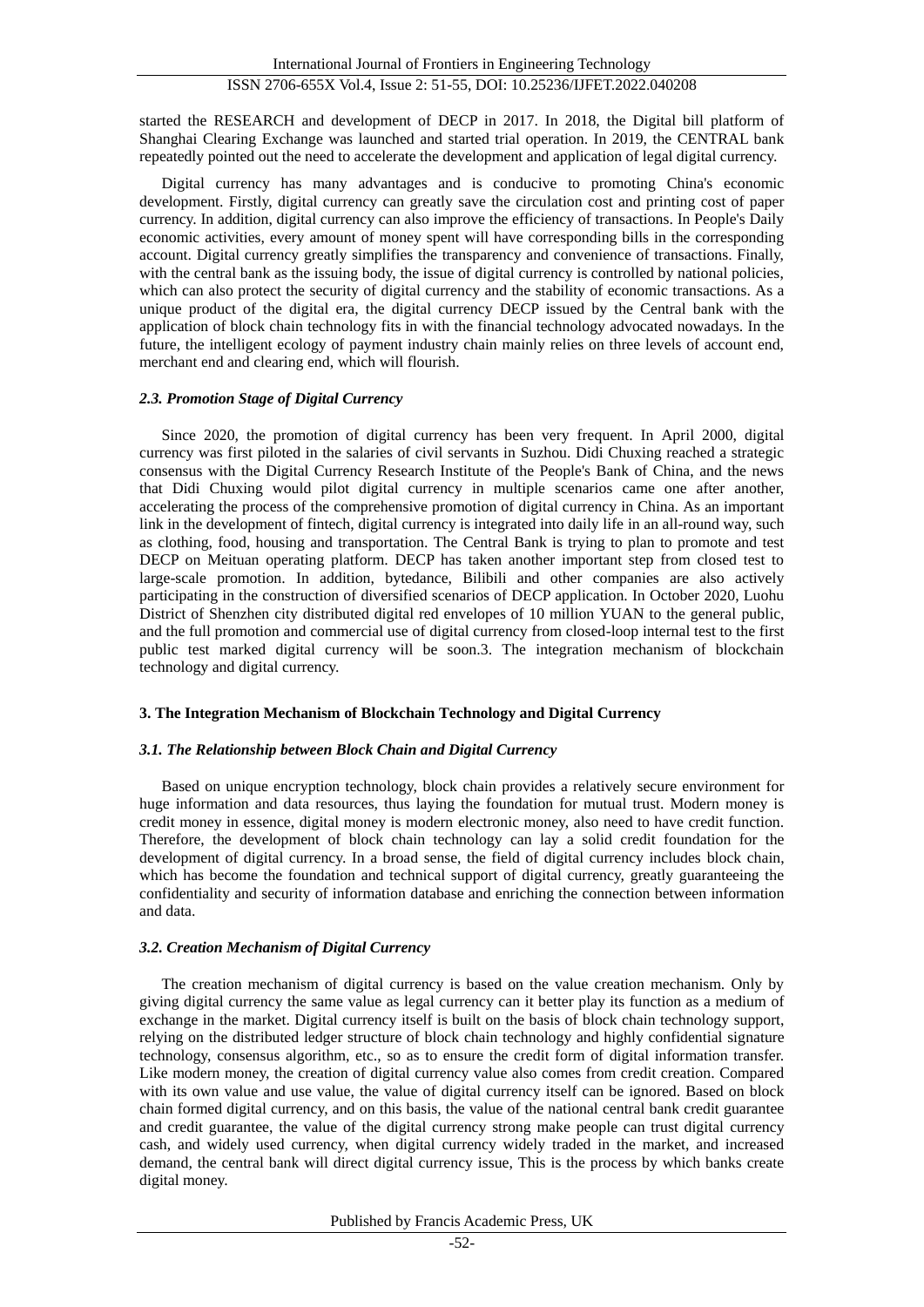Broadly speaking, digital currency has the characteristics of both virtual currency and electronic currency. Therefore, from the perspective of the creation mechanism of digital currency, there are also two different types of creation mechanism. One is the digital currency issued by the central banks of various countries, such as China's digital RMB, which is issued by the People's Bank of China and belongs to the bank money creation mechanism. However, some digital currencies are issued by enterprises, such as some digital cryptocurrencies, such as Bitcoin and Ethereum. Digital cryptocurrencies created and issued by other enterprises are far less effective and functional than digital currencies issued by national central banks. Therefore, the creation mechanism of digital money in most countries is basically equivalent to the creation mechanism of modern money. The bank creation mechanism of digital currency is based on the current bank money creation system, introducing computer technology to upgrade the digital currency, so as to improve the control of the issuance and circulation of digital currency.

Take China's digital RMB as an example. China's digital RMB is issued by the central bank. The creation mechanism of currency is basically the same as paper currency, and the total amount of currency issued is basically in balance with the original paper currency issuance. The supply-demand relationship of digital currency as well as the equilibrium state in the whole market should be controlled by the monetary and fiscal policies of the central bank. In short, the creation mechanism of digital currency also belongs to the category of credit creation, and the creation of digital currency also needs to follow the universal law of credit creation activities.

#### *3.3. Technical Support for Block chain and Digital Currency Integration*

To realize the integration of block chain technology and digital currency, innovative technical support system must be taken as the means of implementation. The current technical research on this aspect mainly focuses on the two aspects of basic support technology and privacy protection technology. The present technical system, both legal and digital currency and private digital currency, basic it is block chain as the underlying implementation technology, but due to legal digital currency itself is based on national sovereignty endorsed, so in May authorize centralized, large financial data controls and income, payment and settlement system construction also need to further carry out technical innovation. At the same time, the block chain technology based on digital currency trading, often because of the anonymity and privacy protection for safety operation and legal supervision to bring certain influence, therefore also shall cooperate with the point-to-point mixed protocol, distributed hybrid network and the expansion of currency, to ensure the security of trading information protection.

# **4. Potential Problems of Digital Currency Based on Blockchain Technology**

There are two major problems in the development of digital currency. One is caused by the architecture of block chain technology itself, and the other is the obstacles encountered in the development of digital currency as currency itself.

# *4.1. Problems Caused by the Architecture of Block chain Technology Itself*

Mechanism first, consensus, and distributed book block chain is the basis of the establishment of the technical architecture and innovation, but it also brought block synchronous time-consuming, low system throughput, books data quantity, such as faults, often cannot meet the requirements in the practical business application scenarios, not as legal application and frequent daily digital currency trading.

Second, although each node in the block chain network has the right to dig, but hardware caused by the differences will eventually lead to calculate force is concentrated in some more competent institutions, thus undermining the distributed mechanism design, in principle, as long as have mastered more than 50% of the work force, can win the consensus, which is centralized power nodes if attacked, It will certainly affect the entire block chain network.

Although in the end, through the design of cryptographic algorithm can make the transaction security is improved greatly, but the private key storage and transaction records of public relations to the user's security and privacy, people for a particular access validation, clear responsibility, the demand of individual rights and interests protection and the characteristics of block chain itself there is a conflict.

Published by Francis Academic Press, UK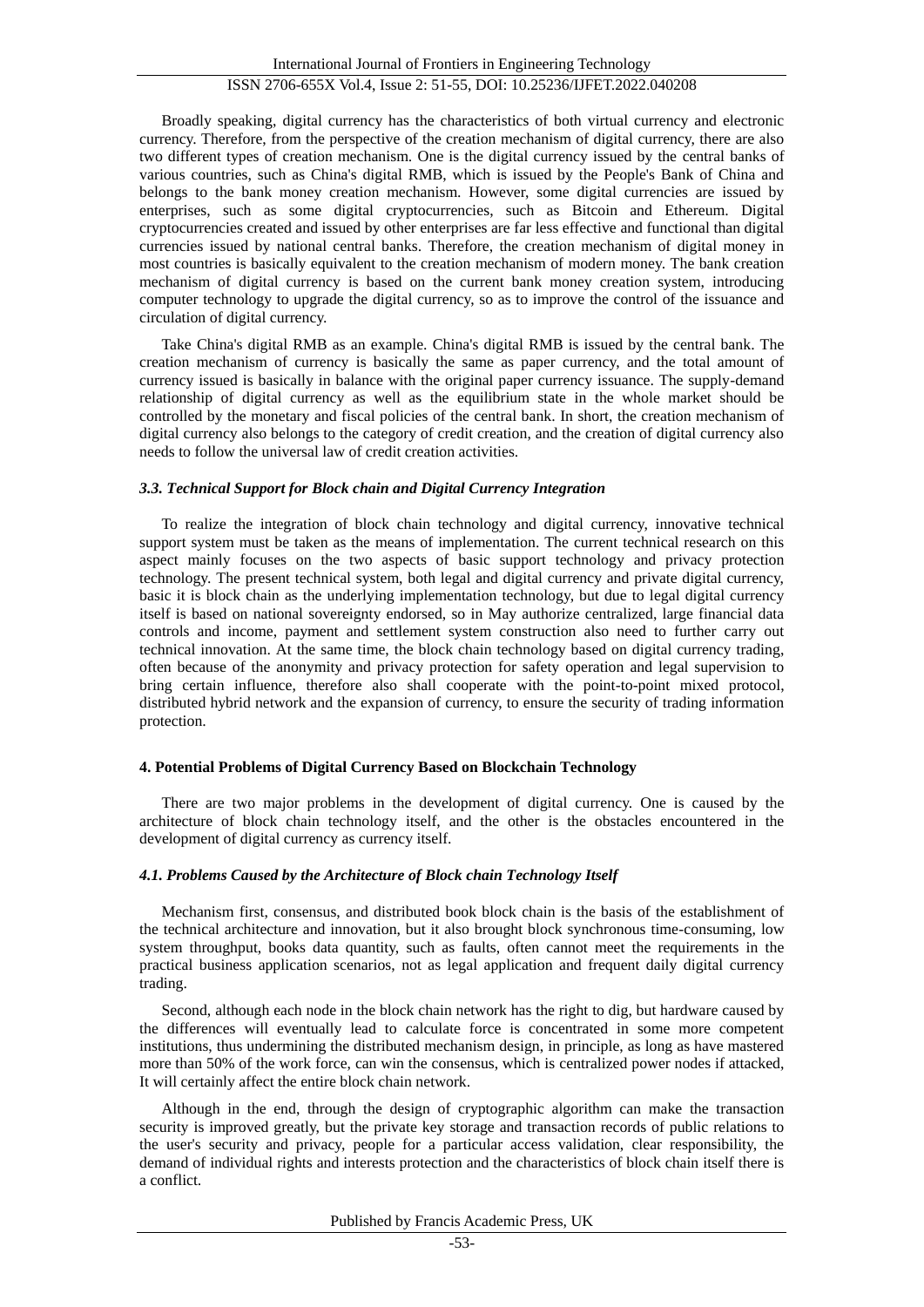# ISSN 2706-655X Vol.4, Issue 2: 51-55, DOI: 10.25236/IJFET.2022.040208

#### *4.2. Problems in the Development of Digital Currency*

#### (1) The lack of effective regulation

The lack of supervision mechanism in the early stage makes the market value of digital currency fluctuate violently, which makes the sustainable and healthy development of digital currency impossible. Digital currency once became a means of tax evasion and anti-money laundering. Some countries even banned bitcoin transactions, and the regulatory mechanism of digital currency has become a common concern of all countries.

(2) The risks of policy regulation

The risk of monetary policy regulation is one of the research emphases of legal digital currency. Statutory national credit, the issue of digital currency still need to rely on the traditional monetary policy instruments and control still need further proof, whether to need to increase the new means of market regulation, monetary transmission mechanism, the output effect and price effect needs to be assessed, but few research in the fields of the present study.

(3) The market risk of digital goods issuance

Different from the traditional credit creation mechanism, the market risk of legal digital currency issuance cannot be accurately evaluated for the time being, and the evaluation and application model of its credit creation ability has not been completed yet, which requires further analysis and research based on the digital currency framework.

(4) The confirmation of the legal status of digital currency

The determination and implementation of the legal status of digital currency is a long process, which needs to be universally recognized at home and abroad. The definition of rights and obligations in digital currency transactions and the protection of the rights and interests of both parties need to be further clarified.

Legal digital currency is usually issued and circulated electronically, which consumes a lot of manpower, material and financial resources. Therefore, it is necessary to carry out systematic reform and construction, coordinate the interests of all stakeholders and adopt the mode of gradual reform.

#### **5. Measures to Improve the Regulation of Digital Finance**

No matter in what situation, to make a new technology in the application of further development, supervision is an essential link. Especially in the field of digital finance with high risk, it involves a series of vital interests of consumers and participants, payment security and other related issues, which need to be controlled by the government. At present, block chain technology is still in the preliminary stage, there is not only a huge development space and opportunities, but also some risks. From the perspective of supervision, on the one hand, systemic financial risks should be avoided in the practical application of block chain to protect the interests of mutual participants. On the other hand, we also need to do a good job in technical promotion and pilot work. It mainly includes the following aspects:

(1) Strengthen the key control of various types of financial virtual communities;

(2) Regularization of supervision for the application of block chain technology in digital finance. With the development of the block chain technology, especially the technology further integration and mobile Internet, is bound to derive a new financial service mode, and the financial service model is multidimensional, so to three-dimensional design scheme of the corresponding regulation: first, about the issue of digital currency system shall be formulated by the central bank strictly; Second, establish and improve the control and supervision mechanism for virtual financial products; Third, improve the standardization of digital finance construction as soon as possible; Fourthly, to achieve strict international digital financial supervision and regulation, in line with international standards, to make the norms more international standards, so as to strictly supervise underground funds and illegal funds.

# **6. Conclusions and Prospects**

The widespread application of block chain technology in the financial industry can not only effectively promote the development of the traditional financial industry, but also promote the further circulation and expansion of digital currency. In the field of digital finance, we need to grasp the

Published by Francis Academic Press, UK